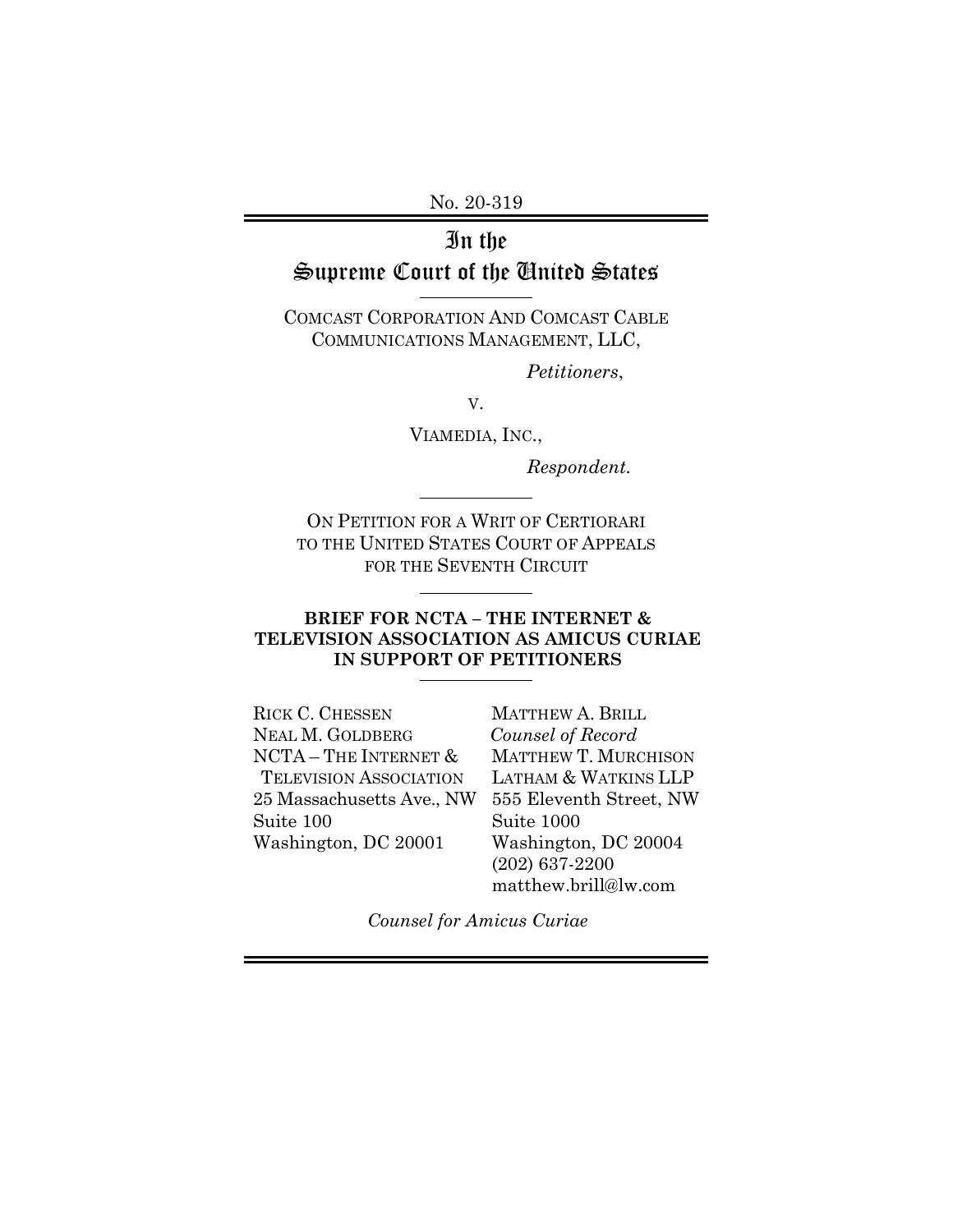## **TABLE OF CONTENTS**

|--|

| INTEREST OF AMICUS CURIAE 1                                                                                            |  |  |
|------------------------------------------------------------------------------------------------------------------------|--|--|
| INTRODUCTION AND SUMMARY OF                                                                                            |  |  |
|                                                                                                                        |  |  |
| I. The Legal Questions at Issue Should Not Have<br>Required the Seventh Circuit To Opine on                            |  |  |
| II. Interconnects Are Procompetitive, and the<br>Seventh Circuit Erred in Finding Otherwise                            |  |  |
| A. Interconnects Provide Substantial                                                                                   |  |  |
| B. The Seventh Circuit's Suggestion That<br>Participant-Operated Interconnects Are<br>Anticompetitive Is Unfounded and |  |  |
|                                                                                                                        |  |  |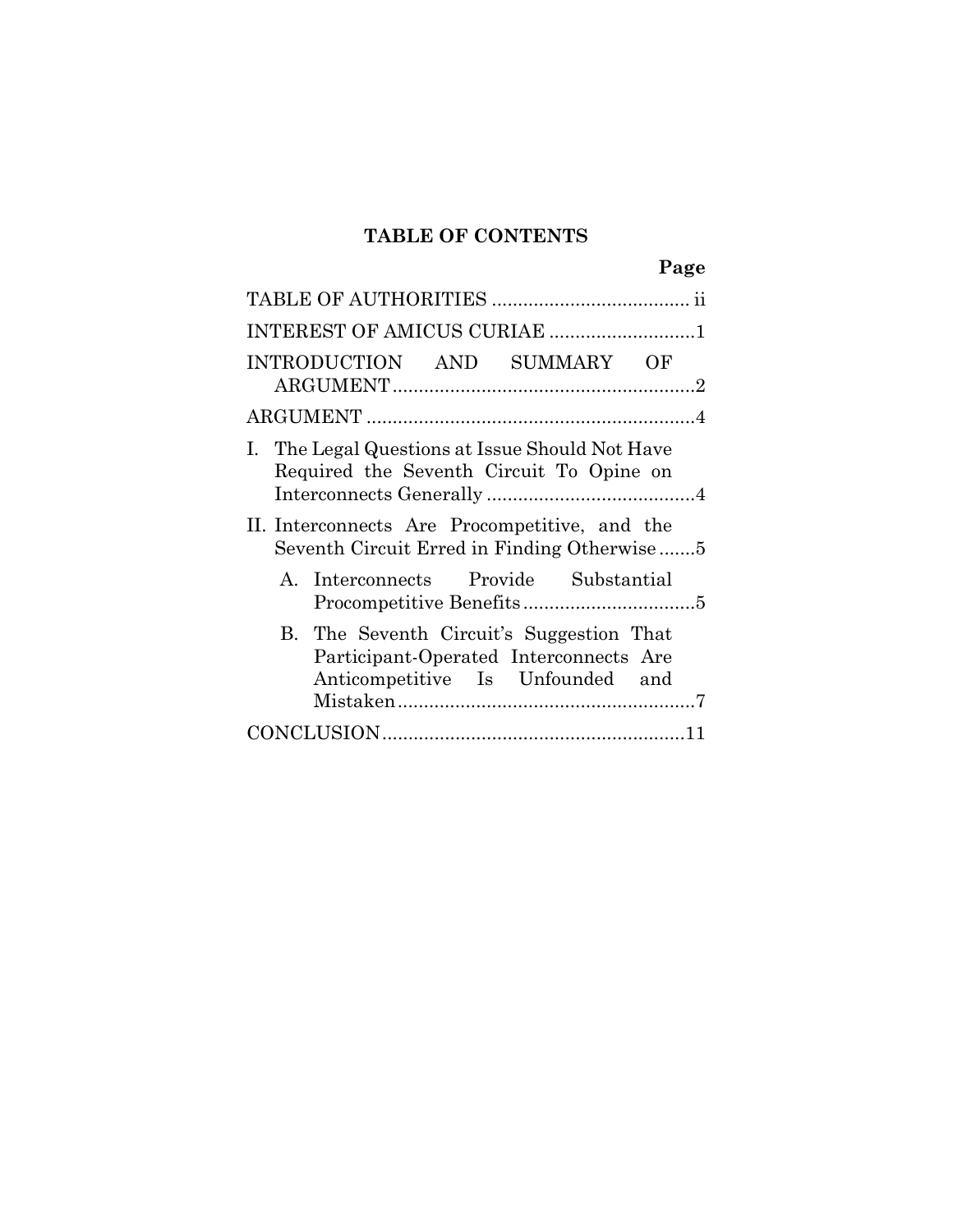#### **TABLE OF AUTHORITIES**

**Page(s)** 

#### **CASE**

*Broadcast Music, Inc. v. Columbia Broadcasting System, Inc.*, 441 U.S. 1 (1979) .................................................... 8

## **OTHER AUTHORITY**

Federal Trade Commission and Department of Justice, *Antitrust Guidelines for Collaborations Among Competitors* (Apr. 2000), https://www.ftc.gov/sites/default/files /documents/public\_events/jointventure-hearings-antitrustguidelines-collaboration-amongcompetitors/ftcdojguidelines-2.pdf .............. 8, 9, 10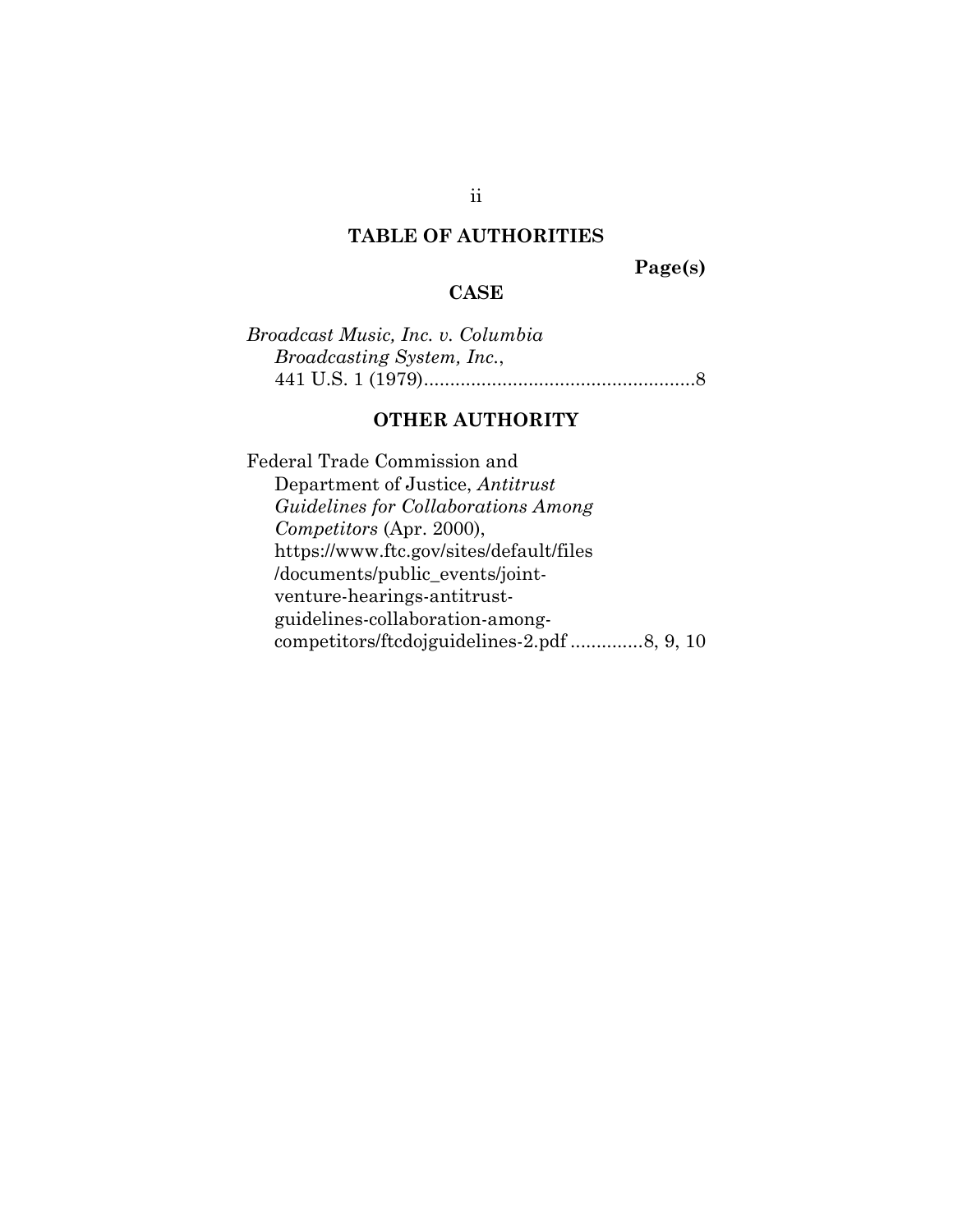#### **INTEREST OF AMICUS CURIAE1**

NCTA – The Internet & Television Association is the principal trade association of the U.S. cable television industry. Its members include owners and operators of cable television systems serving nearly 80 percent of the nation's cable television customers, as well as more than 200 video programming networks. Most relevant to this case, NCTA is the main trade association for cable operators, which jointly sell ad inventory through advertising "interconnects" on behalf of multichannel video programming distributors (MVPDs) in a designated market area.

NCTA has first-hand familiarity with the procompetitive benefits of interconnects for MVPDs, advertisers, and video subscribers. By expanding customer access while decreasing transaction costs, interconnects benefit both sides of the cable advertising marketplace. The Seventh Circuit's opinion, cited in the Petition Appendix at 1a–144a, initially acknowledges the procompetitive benefits of interconnects even as it notes that their legality is not at issue in this case, but then it goes on to express doubt on their legality. The Seventh Circuit's misportrayal of interconnects muddies the analytical waters of this case, interjecting irrelevant and mistaken dicta that underscore the decision's clear legal errors. NCTA submits this brief to help clear up

l

<sup>&</sup>lt;sup>1</sup> The parties have consented in writing to the filing of this brief, and received timely notice of the intent to file. No counsel for a party authored this brief in whole or in part; and no such counsel, any party, or any other person or entity—other than amicus curiae and its counsel—made a monetary contribution intended to fund the preparation or submission of this brief.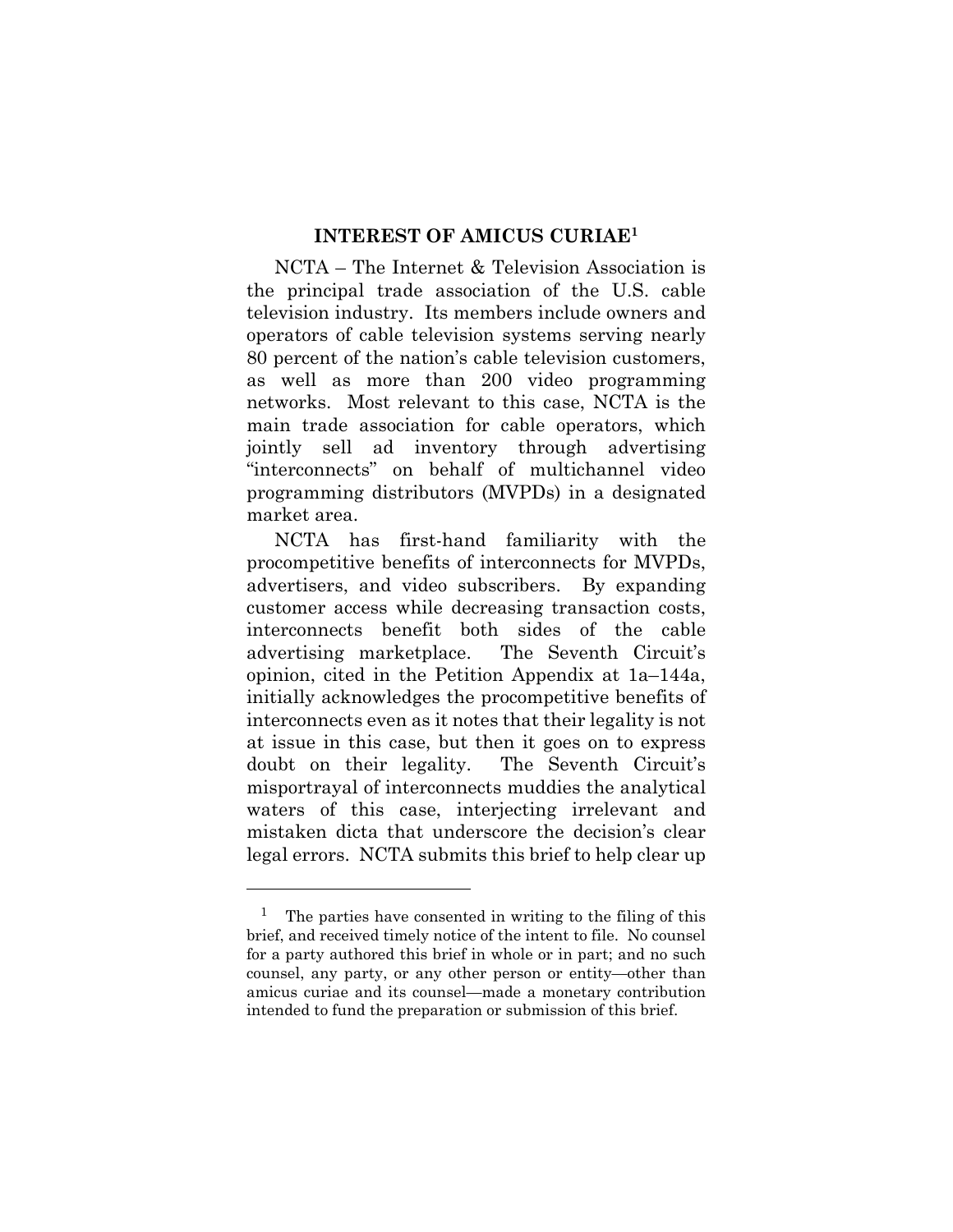any confusion about the nature and import of these underlying issues and encourages the Court to grant certiorari to consider the important legal questions identified by Comcast in its Petition.

#### **INTRODUCTION AND SUMMARY OF ARGUMENT**

Comcast's Petition amply demonstrates that the Seventh Circuit's decision below warrants the Court's review. The Seventh Circuit made two fundamental errors—in (1) holding that a refusal-to-deal claim under § 2 of the Sherman Act may proceed despite the presence of valid business justifications for the refusal, and (2) allowing the plaintiff to avoid the limitations on a refusal-to-deal claim by reframing it as some other form of anticompetitive conduct, such as tying. As the Petition shows, these determinations conflict with multiple decisions of this Court and other Circuits.

Adding to these errors, the Seventh Circuit's tangential discussion of the nature of interconnects muddied its consideration of the legal questions actually presented in this case. While a generalized analysis of interconnects is not necessary to resolve the two pleading-stage questions of pure antitrust law that this case presents, the inherently *procompetitive* nature of interconnects further undercuts the Seventh Circuit's holding that a duty to deal was adequately pled in this case.

As the Petition explains, interconnects are collaborations among MVPDs that pool cable advertising inventory in a particular geographic region (Designated Market Area, or DMA) to create a convenient "one-stop shop" through which advertisers can reach every viewer of a particular network at a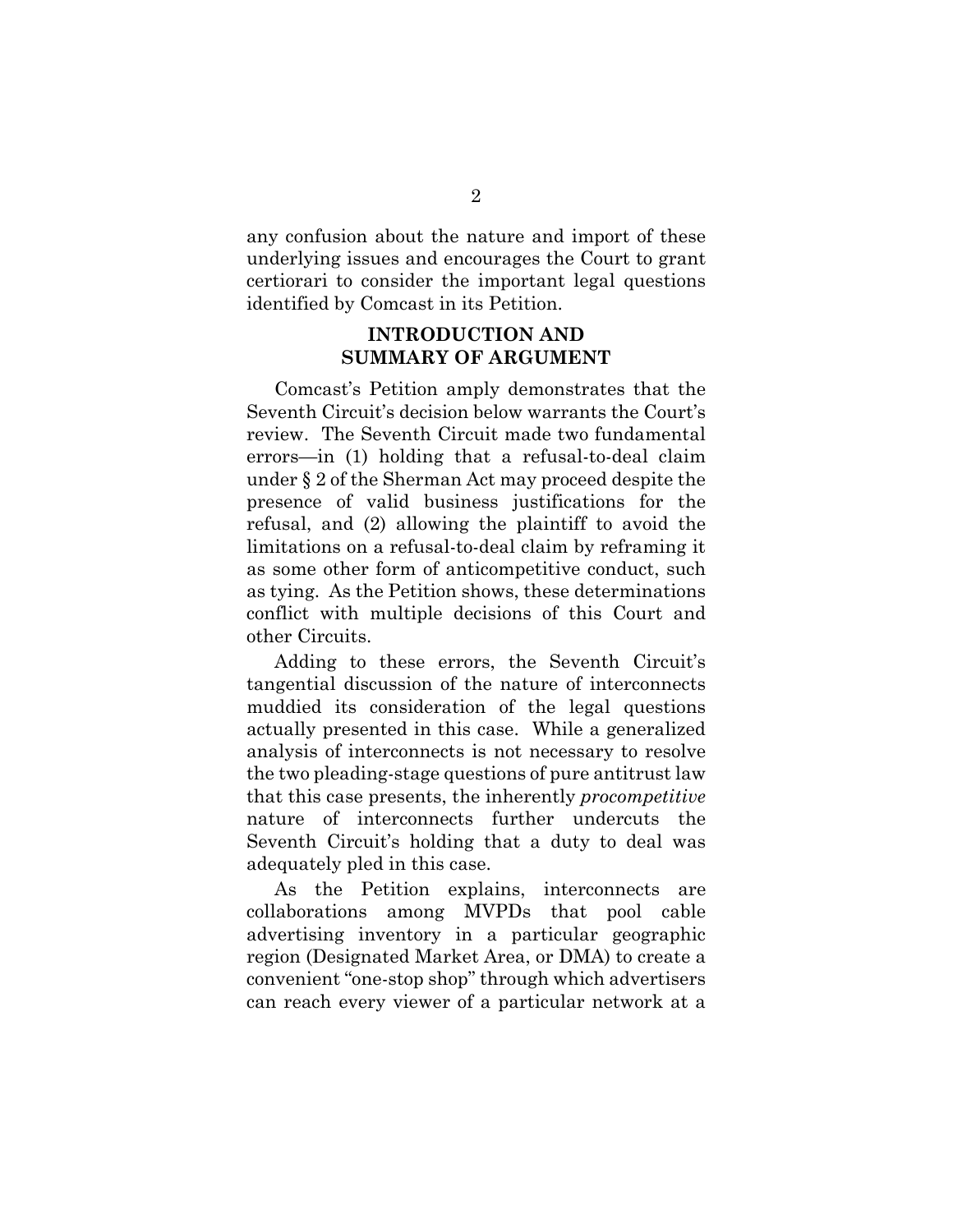particular time, no matter which MVPD serves that viewer. This unified point of sale saves advertisers from having to deal separately with each individual MVPD. Interconnects also promote efficiency and eliminate redundancy among member MVPDs through the use of shared infrastructure; traffic and billing systems; and research, marketing, sales, and technical personnel. The practice in nearly every DMA has long been for the largest MVPD to manage the interconnect, because that entity typically is best positioned to provide the necessary facilities, systems, and personnel and to take advantage of existing relationships with advertisers.

The Seventh Circuit apparently assumed that interconnects bring competing sellers of ad space under one roof. That is wrong. Advertisers do not choose among MVPDs in a given DMA—they want to do business with all of them. Whether an advertiser is targeting an entire DMA or a more localized zone, its goal is typically to get its ads into as many households as possible. There is thus no substitution among different MVPDs' advertising slots, and hence no competition, because advertisers generally seek to reach *all* households in whatever geographic area they are targeting. MVPD offerings are fundamentally complements that expand opportunities to advertise in a DMA, and that is why interconnects are decidedly procompetitive.

The Seventh Circuit panel initially acknowledged the procompetitive nature of interconnects and made clear that, in any event, their legality was not before the court in this case. Quite right. Nevertheless, the court later suggested—without relevant evidence or briefing from the parties—that interconnects operated by a participating MVPD are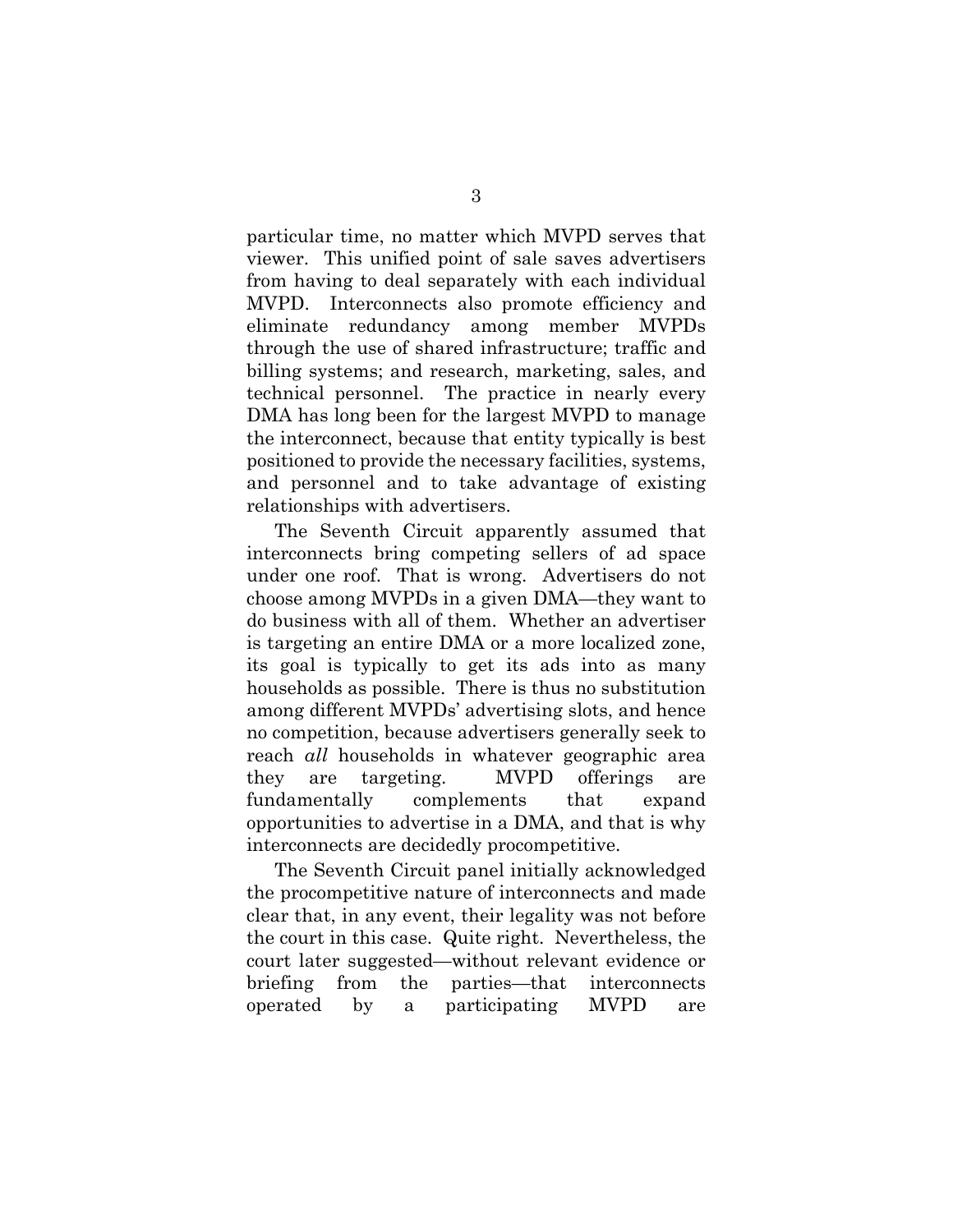*anti*competitive. Reaching that conclusion *sua sponte*, and then apparently relying on it as a basis to reverse the district court's judgment, was error.

#### **ARGUMENT**

### **I. THE LEGAL QUESTIONS AT ISSUE SHOULD NOT HAVE REQUIRED THE SEVENTH CIRCUIT TO OPINE ON INTERCONNECTS GENERALLY**

Comcast's Petition presents two questions: (1) whether the Seventh Circuit erred in holding that a refusal-to-deal claim under § 2 of the Sherman Act may proceed despite the presence of valid business justifications for the refusal, and (2) whether the Seventh Circuit erred in allowing a plaintiff to avoid the limitations on a § 2 refusal-to-deal claim by reframing it as a tying claim. Pet. at i. Nothing about those questions—indeed, nothing in Viamedia's complaint—turns on whether interconnects are anticompetitive.

Comcast forthrightly acknowledges that it declined to renew its contract with Viamedia, Pet. 6, and the Seventh Circuit held that Comcast's valid business justification—improving efficiency by removing a middleman—was insufficient to warrant dismissal of the refusal-to-deal claim, Pet. App. 56a– 57a. Reviewing this pleading-stage question of antitrust law requires no deeper inquiry into the workings of the cable television industry than that, and certainly did not require the Seventh Circuit to opine on interconnects more generally.

The tying question is, if anything, even cleaner. Viamedia conceded that any injury it suffered flowed from Comcast's refusal to deal, and thus that there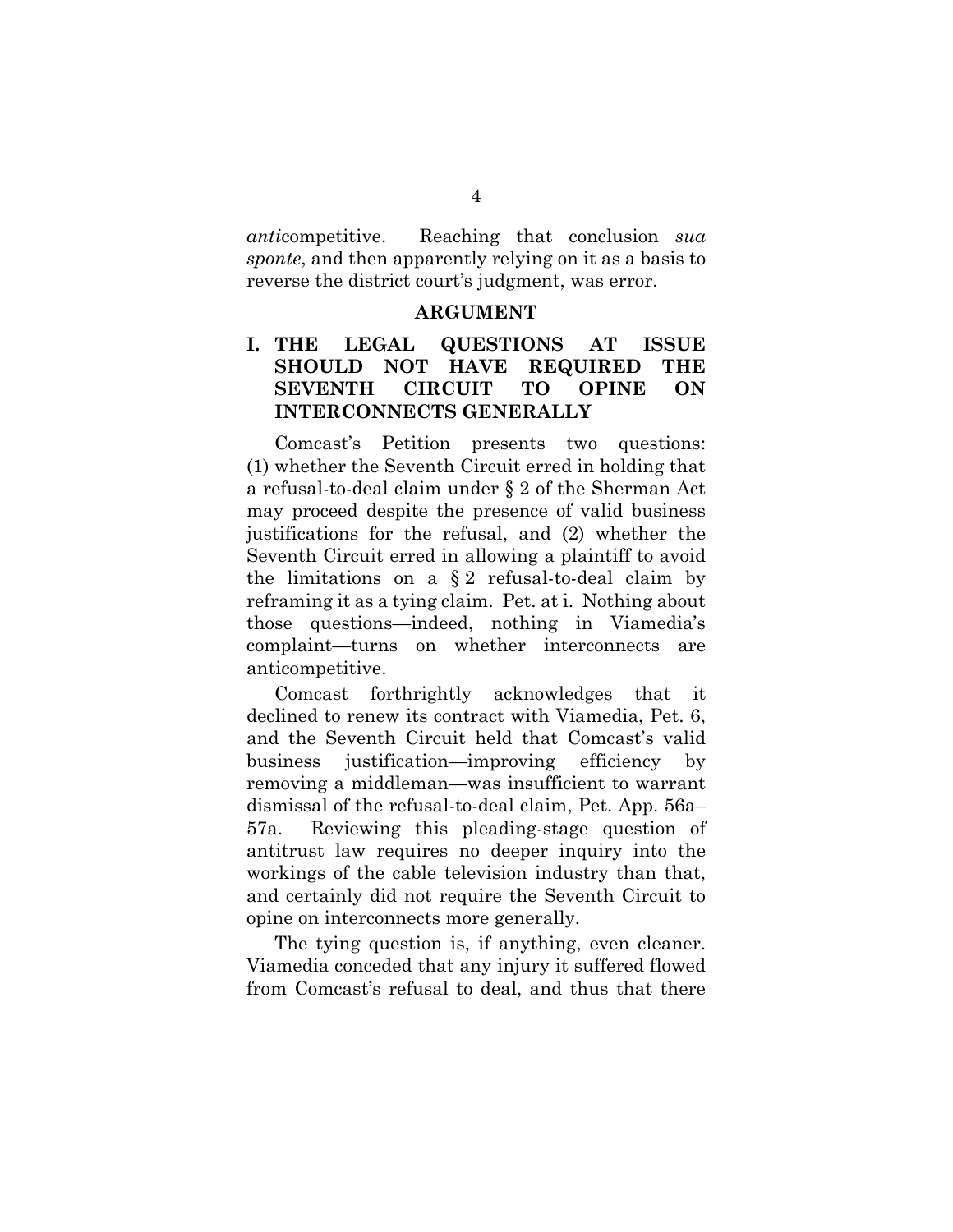was no separate source of harm from the alleged tie. Pet. 27. The Seventh Circuit saw no problem with this, holding that "a tying claim does not fail as a matter of law simply because it was implemented by refusing to deal with an intermediary." Pet. App. 81a. The question is again one of pure antitrust law: can a plaintiff double-dip by piggybacking a redundant tying claim on top of a refusal-to-deal claim, or not?

This Court can, and should, resolve these two questions solely on the law—without concerning itself with, or lending any credence to, the Seventh Circuit's misguided skepticism of the procompetitive nature of interconnects.

### **II. INTERCONNECTS ARE PROCOMPETITIVE, AND THE SEVENTH CIRCUIT ERRED IN FINDING OTHERWISE**

In all events, contrary to the Seventh Circuit's assumption that participant-led interconnects warrant "skepticism" and that reliance on that arrangement here "weigh[s] against Comcast," Pet. App. 92a–93a, the manifestly procompetitive nature of interconnects (irrespective of who manages them) should have, if anything, weighed in Comcast's favor.

#### **A. Interconnects Provide Substantial Procompetitive Benefits**

As both the district court and the Seventh Circuit recognized, interconnects are by design procompetitive, efficiency-enhancing collaborations that lower costs for both MVPDs and advertisers and increase the value of cable advertising. That observation applies with equal force when an interconnect is operated by a participating MVPD as is the case with almost all interconnects. These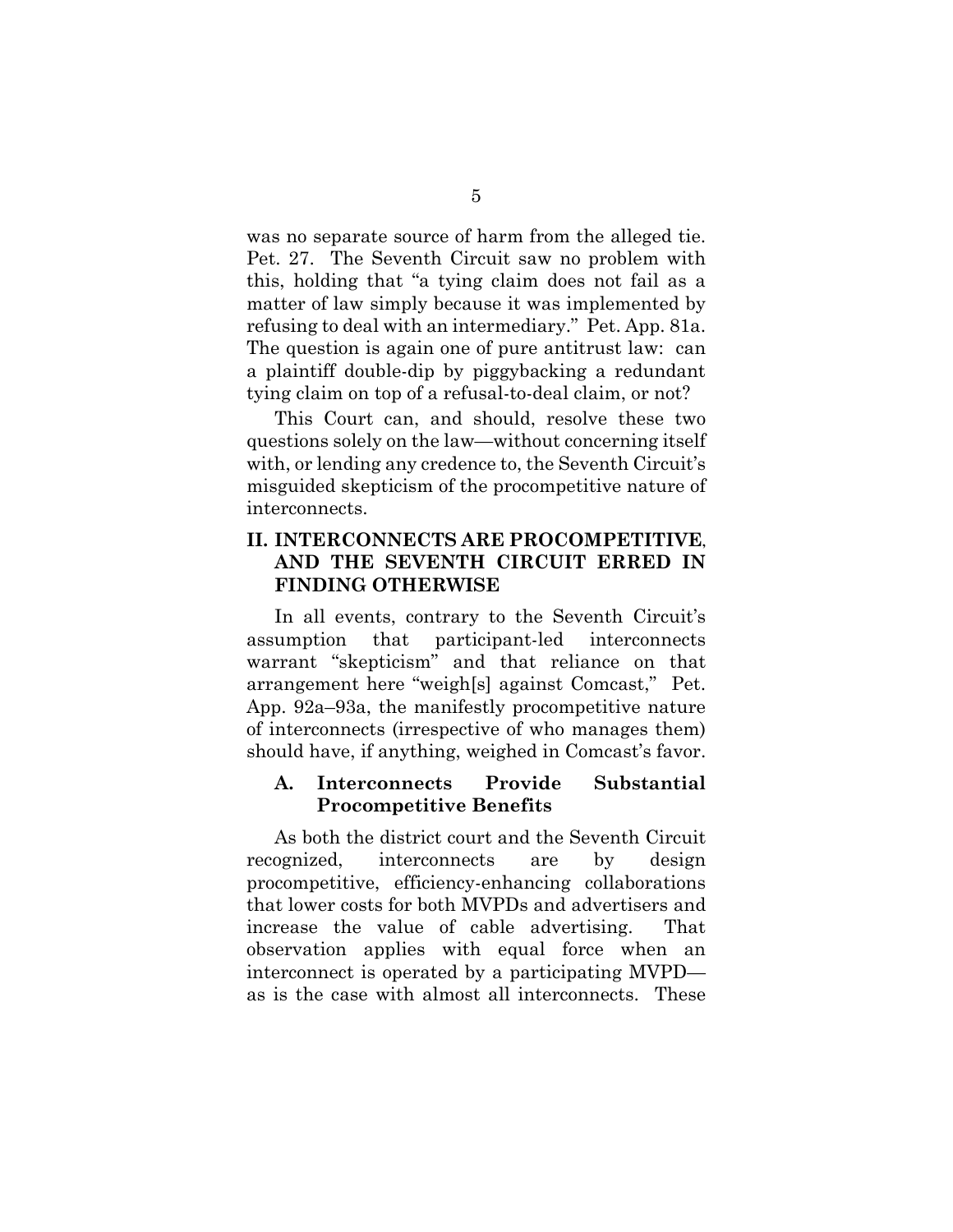collaborations ultimately increase consumer welfare and should be viewed as presumptively beneficial, contrary to the musings of harm voiced in the Seventh Circuit's opinion.

An interconnect is a one-stop shop where advertisers can purchase cable ad spots on a DMAwide basis instead of an MVPD-specific basis. Before interconnects were formed, an advertiser could easily reach the entire regional audience of any broadcast television station, but to reach the whole audience of a cable network the advertiser would have to negotiate and contract separately with each MVPD that served customers in that DMA. *See* Pet. App. 12a. "[M]any advertisers found [this] difficult, if not impossible." *Id.* at 292a (Am. Compl. ¶ 36).

Hindered by cost and complexity, cable advertising could not compete effectively against broadcast advertising. Advertisers want to reach as many viewers as possible within a DMA, *see id.* at 15a, so ad spots offered by different MVPDs for the same cable channel spots are complementary goods, not substitutes. As a result, MVPDs generally do not compete with each other for advertisers. They instead compete against other forms of advertising: broadcast television most directly, but also radio, print, and Internet ads. The difficulty of effectively reaching entire geographic markets through MVPDs historically made it a disfavored option for many advertisers.

Interconnects solved that problem by pooling together the ad inventory of participating MVPDs to provide a single point of sale to advertisers seeking access to video subscribers across an entire DMA. By purchasing advertising space through an interconnect, an advertiser can simply select its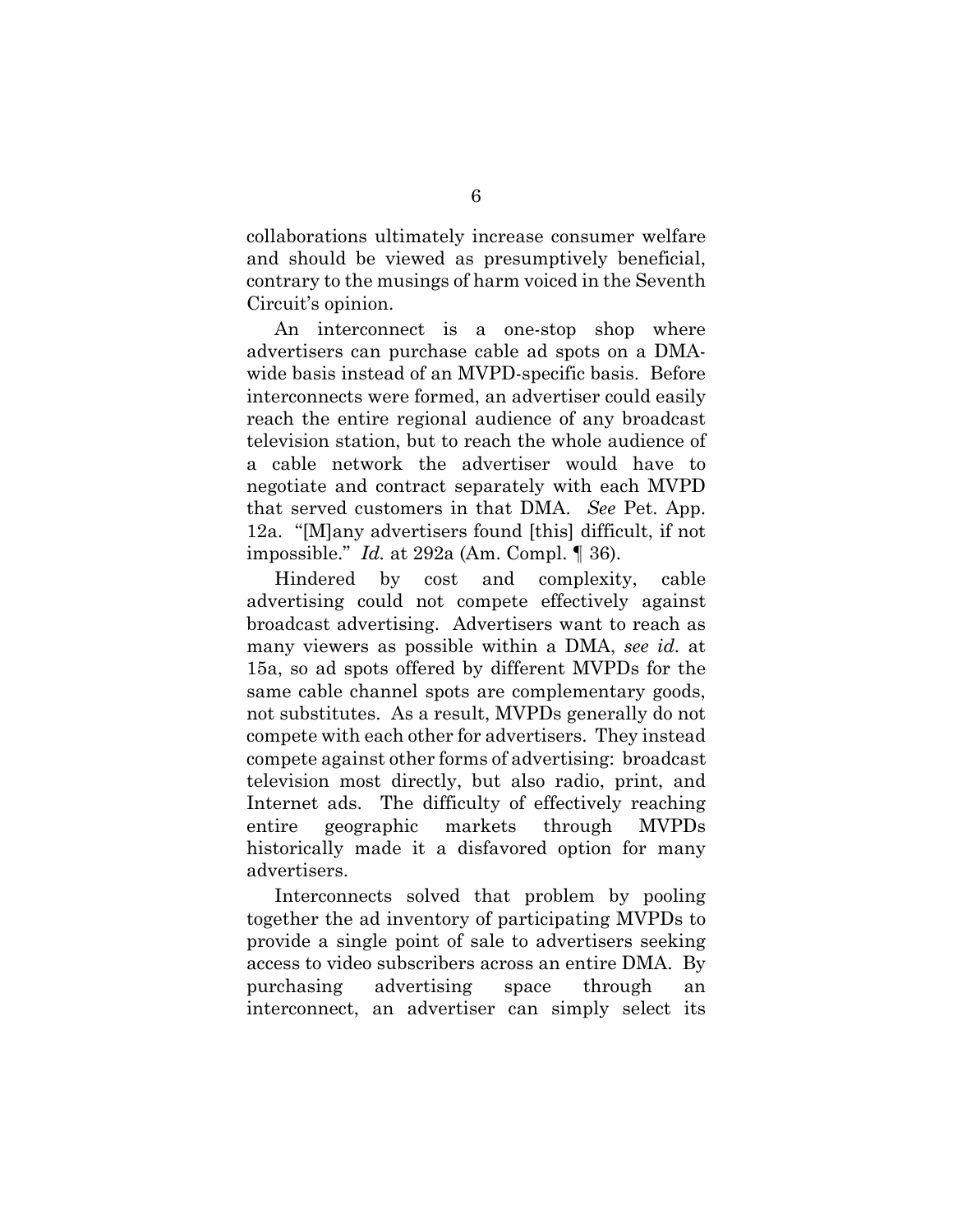channel and time slot and rest assured that its advertisement will appear for every viewer throughout the DMA who subscribes to any participating MVPD. *See* Pet. App. 12a. And efficiency gains are not limited to improved customer access; interconnects also decrease MVPD costs by eliminating the need for redundant facilities, systems, and personnel. *See id.* at 13a. This collaborative approach allows cable advertising to match the convenience of broadcast advertising increasing its value to advertisers, expanding the availability of robust advertising channels, and introducing new competitive pressure to the broader television advertising market. *See id.* at 12a–14a. Given their core procompetitive nature, interconnects should receive favorable treatment by the courts.

## **B. The Seventh Circuit's Suggestion That Participant-Operated Interconnects Are Anticompetitive Is Unfounded and Mistaken**

The Seventh Circuit initially acknowledged that interconnects are presumptively procompetitive and that, in any event, their legality is not at issue in this case. But the court later reversed course and apparently concluded that participant-operated interconnects are in fact *anti*competitive. Without the benefit of the full adversarial discussion that this question would have received had it been part of the litigation, the court drew mistaken conclusions about the competitive risks involved. Not only is there no evidentiary (or even sound theoretical) basis for those conclusions, the court's focus on this issue led it to overcomplicate—and ultimately, incorrectly decide the doctrinal questions at issue.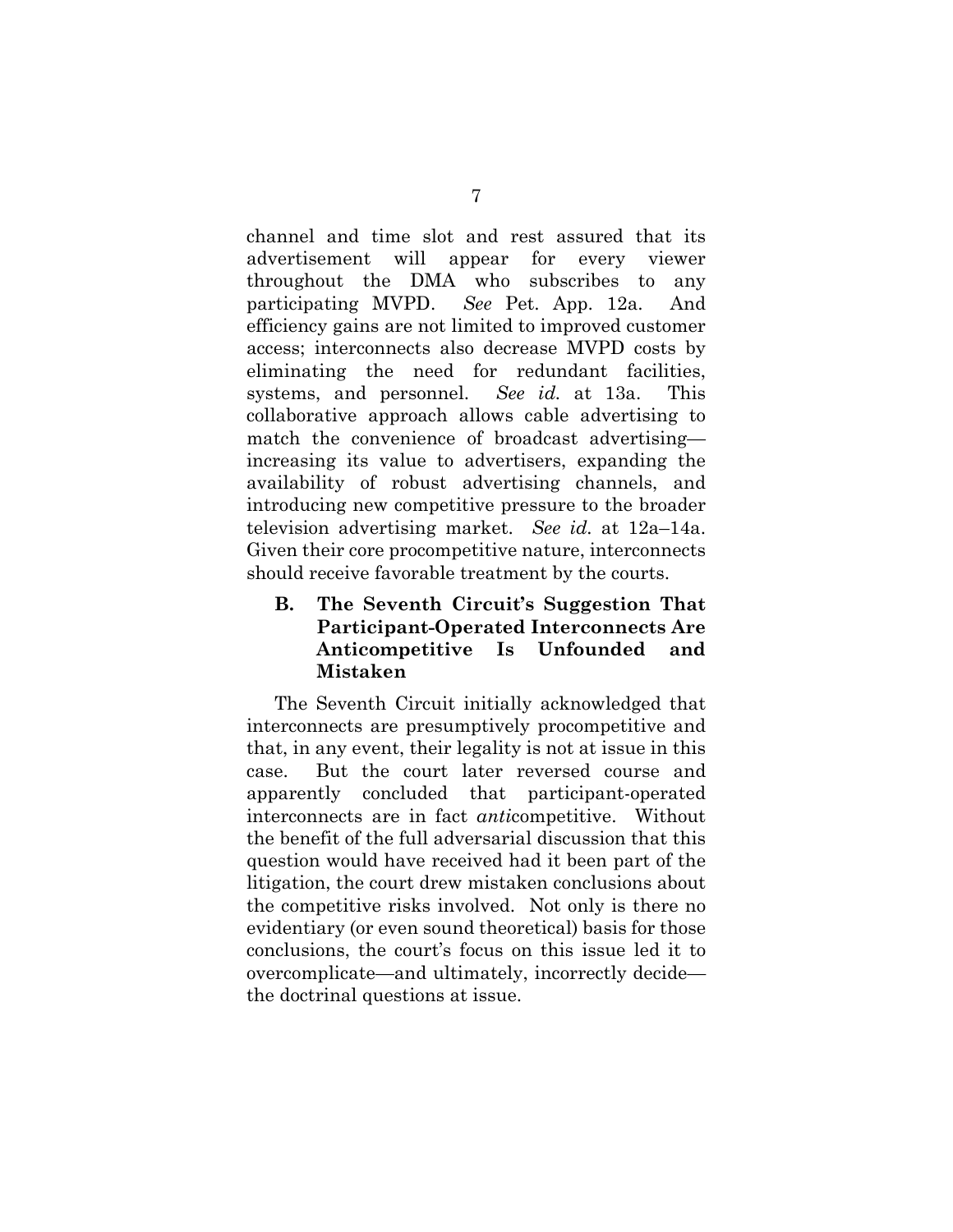At the outset, the Seventh Circuit's opinion recognizes that this case involves "no challenge" to the legality of interconnects in the abstract. Pet. App. 16a n.4. At the same time, consistent with all the evidence and analysis set out above, the opinion acknowledges that interconnects "seem to fit the model of certain procompetitive cooperative arrangements among competitors." *Id.* (citing *Broad. Music, Inc. v. Columbia Broad. Sys., Inc.*, 441 U.S. 1 (1979)). And the opinion expressly notes that "[w]hether that remains the case when one MVPD controls an Interconnect is a question not presented here." *Id.*

Despite these (wholly appropriate) comments, the opinion goes on to find certain "facts" that it claims reveal participant-operated interconnects to actually be *anti*competitive. *See* Pet. App. 92a–93a. The net competitive benefits and legality of interconnects were not fully briefed or argued by the parties, nor passed upon by the district court. Rather, the Seventh Circuit took it upon itself, as a matter of first impression, to assess the competitive nature of the participant-operated interconnects involved in this case by weighing them against the joint Federal Trade Commission and Department of Justice's *Antitrust Guidelines for Collaborations Among Competitors* (Apr. 2000), https://www.ftc.gov/sites/ default/files/documents/public\_events/joint-venturehearings-antitrust-guidelines-collaboration-amongcompetitors/ftcdojguidelines-2.pdf. *See* Pet. App. 92a–93a. The opinion questions whether those interconnects meet any of four criteria for anticompetitive harm laid out in the guidelines, and then immediately answers—without apparent analysis—stating only "[c]heck, check, check, and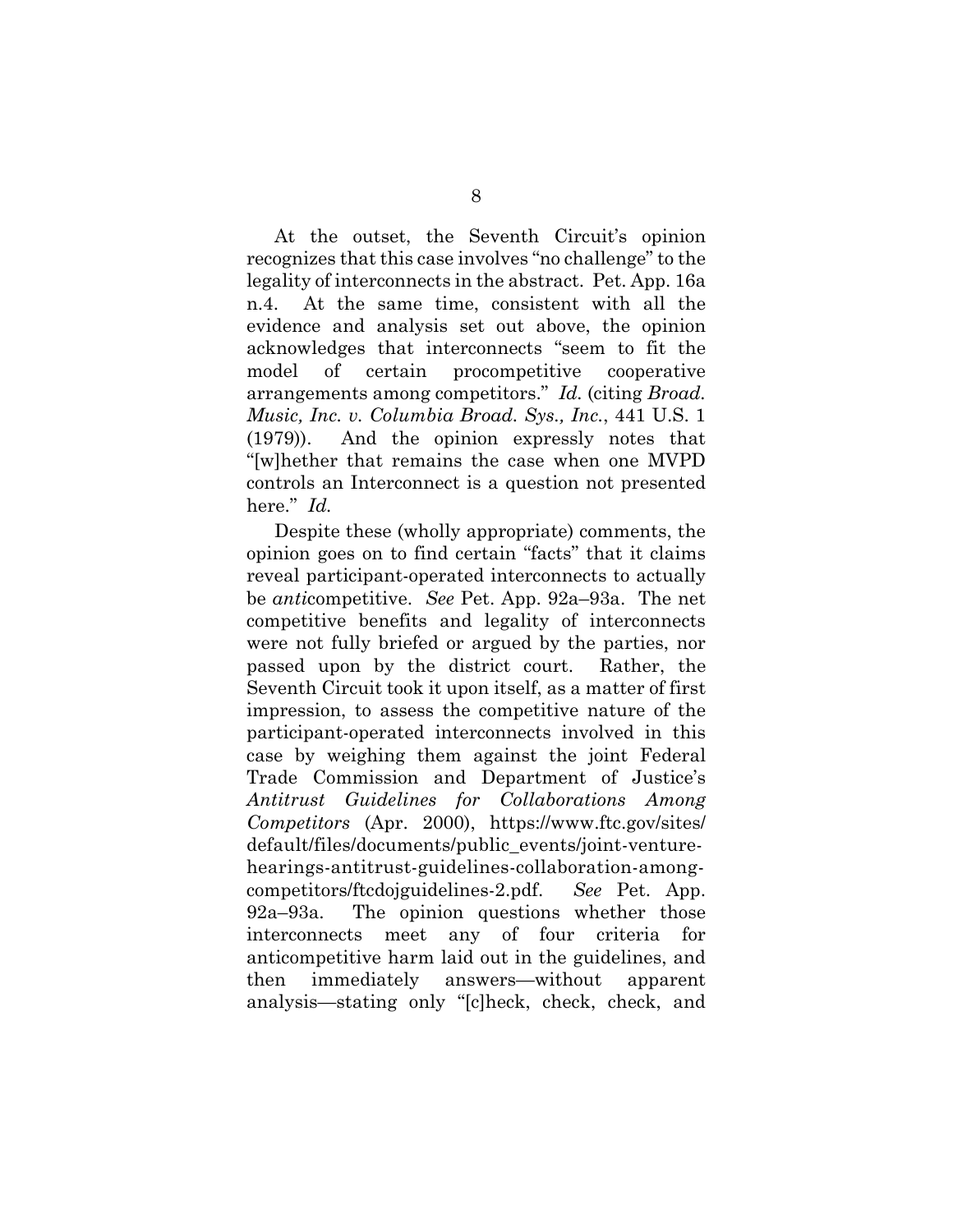check." *Id.* at 93a. These supposed "red flags" led the court to conclude that "skepticism is now warranted." *Id.* at 92–93a. These were not mere hypothetical musings; the opinion indicates that they influenced its ultimate disposition of the case, concluding that "[t]hese facts weigh against Comcast." *Id.* at 93a.

Compounding the Seventh Circuit's error in passing judgment on a question neither litigated by the parties nor necessary to the resolution of the case, the court's conclusion is simply wrong on its merits: participant-operated interconnects offer no greater anticompetitive risks than other interconnects, which, as discussed above, are competitively beneficial.

The opinion suggests that participant-operated interconnects satisfy four criteria of anticompetitive harm from the Joint Guidelines: It posits that these interconnects "[l]imit independent decision making or combine the control of or financial interests in production, key assets, or decisions regarding price, output, or other competitively sensitive variables"; "[o]therwise reduce the participants['] ability or incentive to compete independently"; "facilitate[] explicit or tacit collusion through facilitating practices such as the exchange or disclosure of competitively sensitive information or through increased market concentration," Pet. App. 92a–93a (third alteration in original) (quoting *Antitrust Guidelines* § 2.2 at 6); and "[s]uccessfully eliminate[] procompetitive pre-collaboration conduct, such as withholding services that were desired by consumers when offered in a competitive market," *id.* (second alteration in original) (quoting *Antitrust Guidelines*  § 3.31, at 12).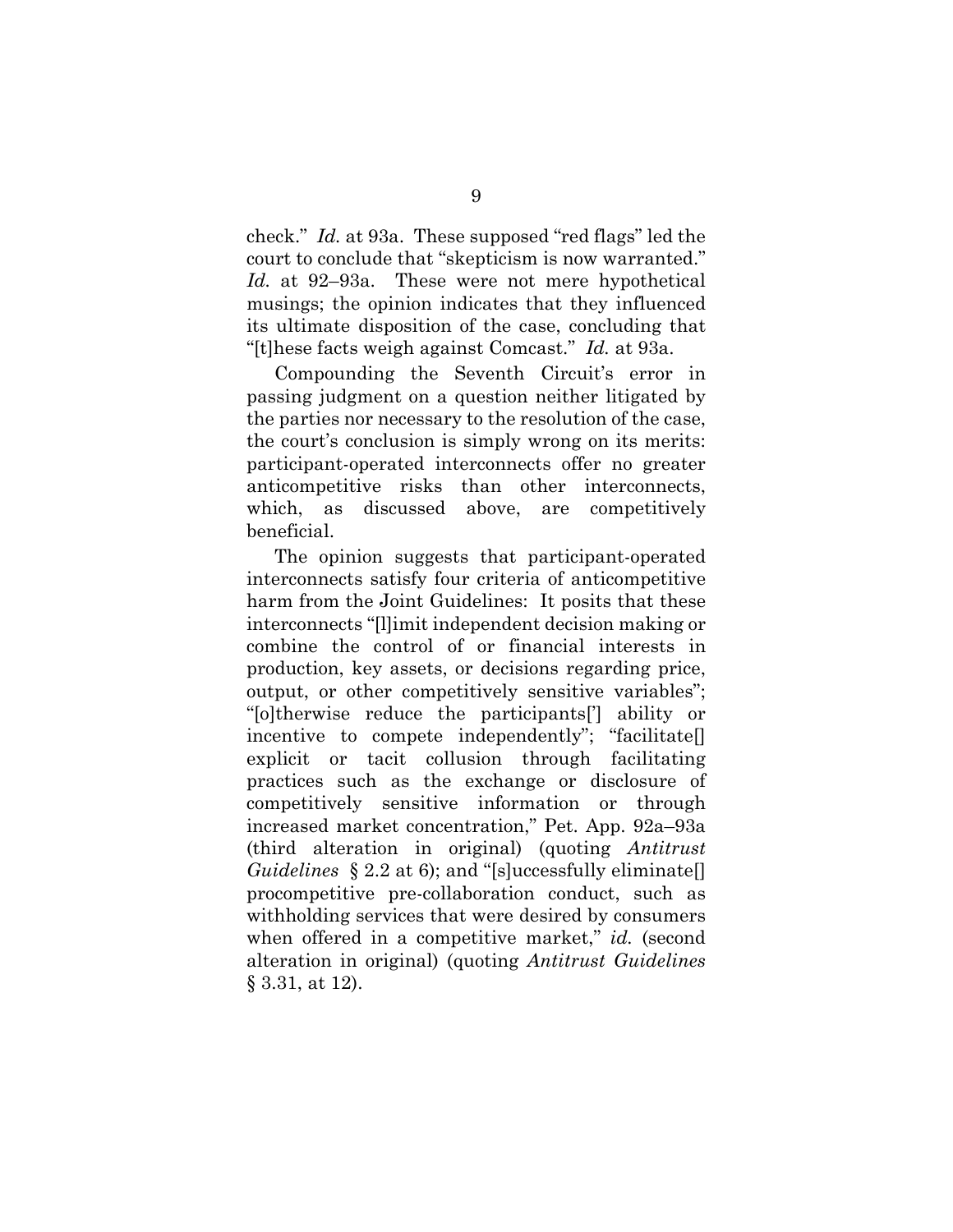As an initial matter, it is not clear that the Joint Guidelines even apply here, because interconnect members are not competitors in any relevant sense. Cable operators that participate in an interconnect typically serve different geographic areas because of historic franchising practices, and even where MVPDs compete for *retail subscribers* (i.e., where traditional cable operators compete against overbuilders and DBS providers), they do not compete for *advertisers*. That is so because advertisers generally want to reach as many households as possible in whatever geographic area they target. Thus, one MVPD's ad inventory is not a substitute for any other's—an advertiser would want to reach both MVPDs' subscribers. Because MVPDs do not compete for advertiser business, they are not actual or potential competitors in the ad sales market. *See Antitrust Guidelines* § 1.1, at 2. The Seventh Circuit overlooked this reality and mistakenly assumed that the Joint Guidelines provide the proper framework to appraise the competitive merits of interconnects.

In any event, even assuming that interconnects fall within the scope of the Joint Guidelines, the opinion offers no explanation—beyond simply quoting the generic criteria—to show how participantoperated interconnects run afoul of them. Nor does it point to any characteristics of these interconnects that would explain its conclusion that participantoperated interconnects are inherently anticompetitive while the "truly cooperative original concept of the Interconnects"—which, in the Seventh Circuit's view, apparently entails forgoing the efficiencies of relying on a participating MVPD to manage the collaboration—remains procompetitive. Pet. App. 93a. Any ability or incentive to reduce